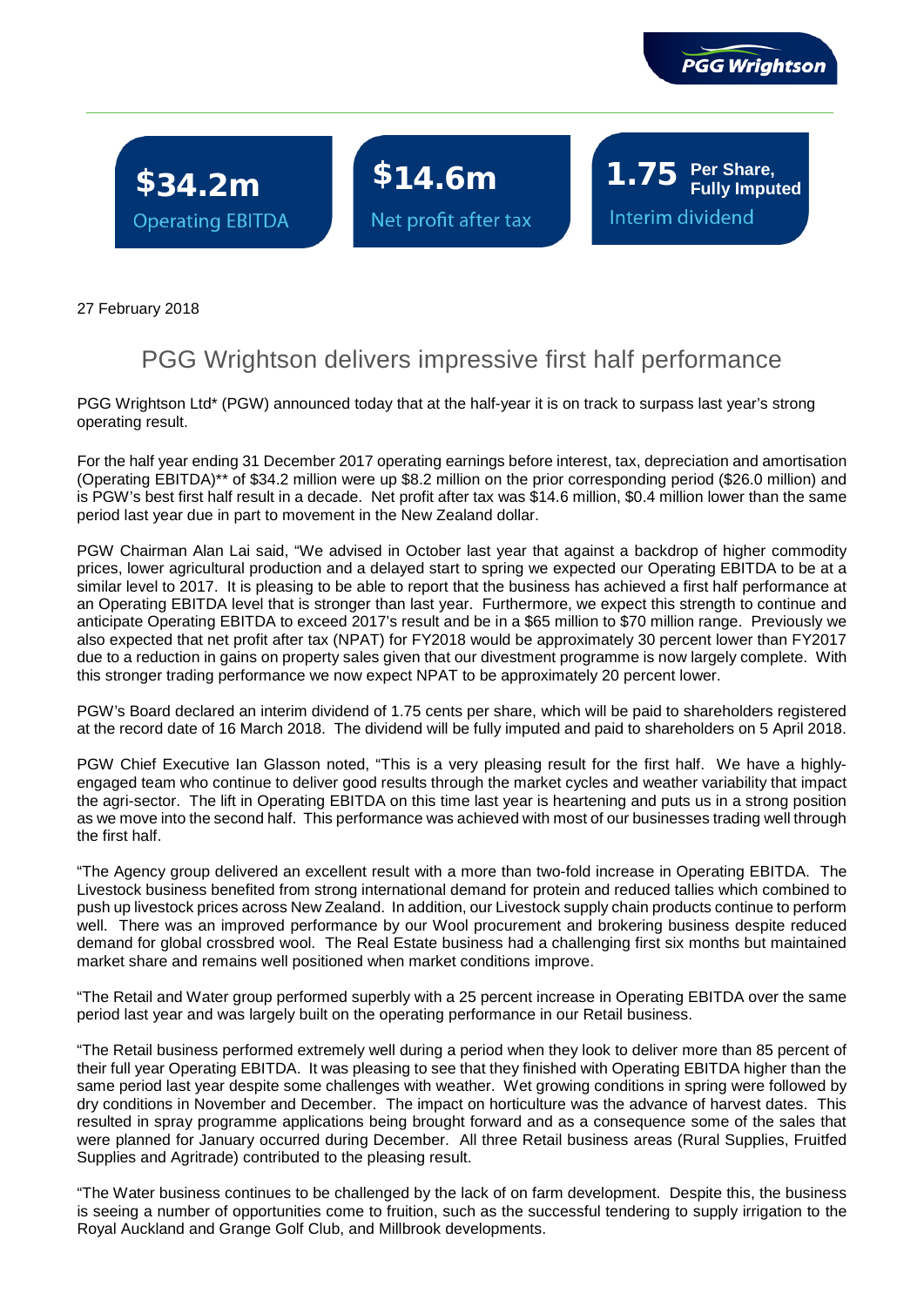

"Seed and Grain performed well increasing Operating EBITDA by \$2.2 million over the same period last year.

"The New Zealand Seed and Grain business had a strong result due to favourable weather conditions in spring, compared to the same period last year. Recovery in the grain and forage seeds market along with a lift in performance in international shipments due to high yields resulted in an increased Operating EBITDA in New Zealand.

"However, a reduction in spring sales increased closing inventory levels in both the Australian and South American businesses. Initiatives are in place to alleviate working capital demands across the Seed and Grain group and we expect that to improve as the Australian business performance is traditionally focused in the second six months of the financial year.

"The Seed and Grain group's continued investment in research and development was highlighted in spring with the launch of our environmentally functional programme, NSentinel 4, which includes our new plantain product, Ecotain. We also had impressive demand for the first full commercial year of our Raphanobrassica product.

"Net cash outflows from operating activities was \$49.8 million up from \$16.2 million on the same period last year. Receivables increased largely as a result of the continued success of our Go range of livestock products and the weather-driven seasonal delay in planting, which pushed our seasonal peak in working capital closer to December than usual. However, due to our continued focus on cash management, we have seen good collections in January and February. We continue to invest into the business to improve facilities and operating systems, and we continue to foresee growth in our Go products. Currently we expect year end debt levels in June to be approximately \$30 million higher than June 2017 due to increased working capital across Seed and Grain, Retail and Water, and Go livestock receivables. Much of the growth in debt over the last two years can be attributed to our working capital investment in Go product receivables that are proving to be popular for both our clients and profitable for the company. If you exclude the effect of Go products from our net interest-bearing debt you will see that our debt as at December 2017 is within a few million dollars of our debt levels as at December 2015," said Ian Glasson.

In October it was announced that the Board had made a joint appointment of Credit Suisse (Australia) Ltd and First NZ Capital Ltd as financial advisers to assist with a strategic review of PGW's business, its growth opportunities, capital and balance sheet requirements, and potentially shareholding structure. PGW Chairman Alan Lai noted that "the review remains ongoing and it is hoped that the Company will be in a position to comment further on outcomes from this work later in the year".

Ian Glasson noted, "As PGW enters the second half of the financial year, we do so with confidence. We remain optimistic that the positive trading environment will continue through the second half of the year in New Zealand, but as always, across all markets, we wait to see what autumn conditions will bring and how these will impact our business as we move into the key planting and harvesting periods. In particular, our Australian and South American business are dependent on favourable autumn weather conditions.

"Dairy price expectations for the season have softened but are still ahead of this time last year. Milk production companies are expecting production to fall for the remainder of their season. We have seen some increase in confidence in the dairy market but activity is still constrained as dairy farmers remain cautious in their decision making.

"We expect continued strong lamb and beef commodity demand and pricing. This is buoyed in part by good feed supply across the country, except for Southland and parts of Otago where drought was officially declared in late January. Our staff continue to work alongside local rural support and industry groups to assist customers in all drought-affected areas who remain impacted despite recent rain events.

"Crossbred wool prices have stabilised at low levels and growers are starting to meet the market and with inventory beginning to move through auctions again. The demand for fine wool is heartening and we are making gains in that market with international supply chain contracts increasing.

"The second six trading months for the Retail and Water group are always lower revenue months which reflect the role the business has in farm activity at that time of the year. The excellent result delivered by the Fruitfed horticulture business in the first half of the financial year is set to continue with large-scale grape, kiwifruit, apple and avocado producers experiencing favourable returns and forging ahead with extensive development. The added benefit of this customer investment to our business is the increase in sales in fencing, machinery, horticulture merchandise, water and irrigation categories.